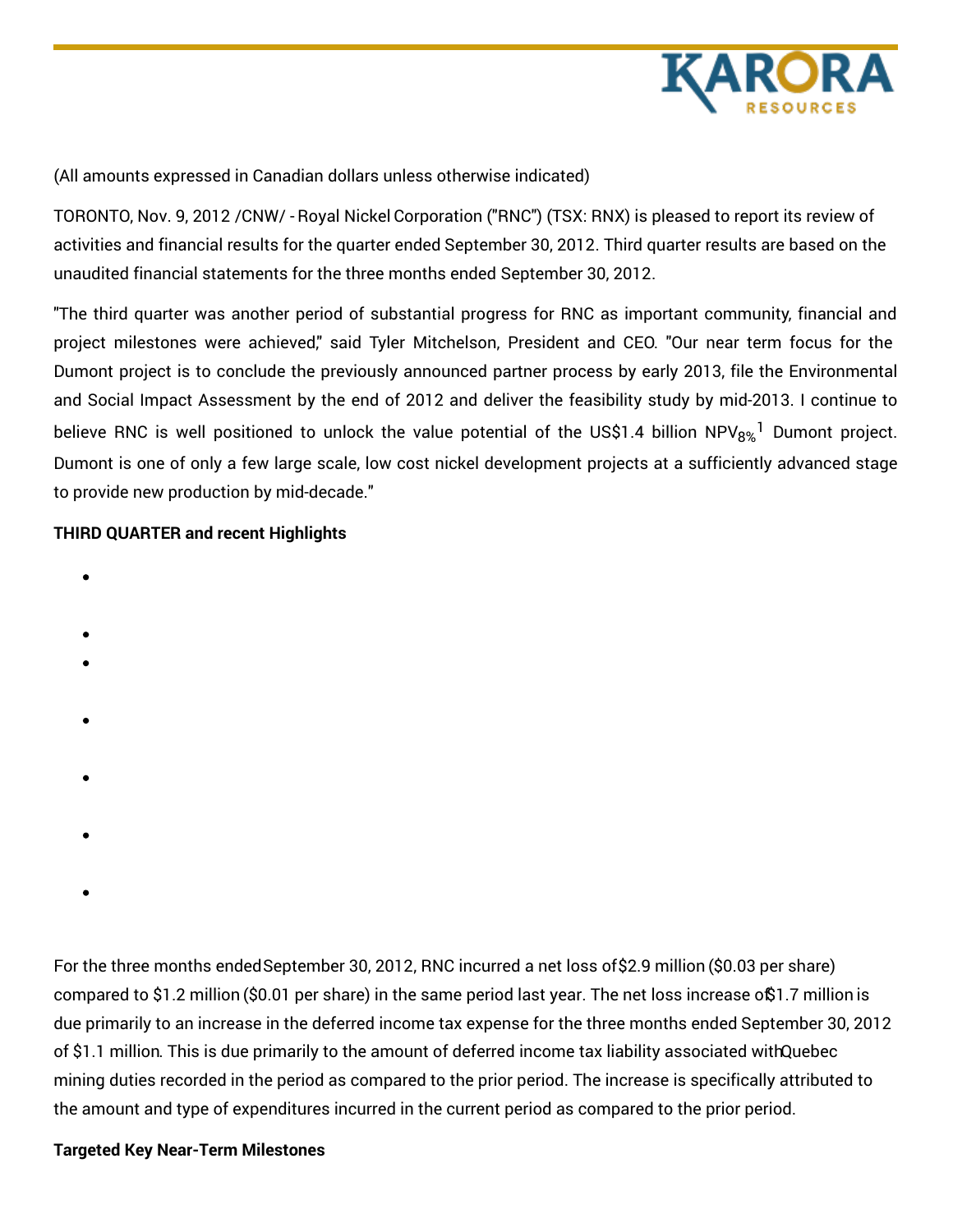- 
- 
- 
- 

**Highlights of RNC's financial position are as follows**(in millions of dollars)**:**

1 Includes Cash and Cash equivalents.

- 2 Working capital is a measure of current assets less current liabilities
- 3 Current portion of tax credits receivable \$7.4 million (2011: \$10.5 million) and non-current portion \$2.2 million (2011: \$0.6 million)

## **About Royal Nickel Corporation**

Royal Nickel Corporation is a mineral resource company focused primarily on the exploration, evaluation, development and acquisition of base metal and platinum group metal properties. RNC's principal asset is the Dumont Nickel Project strategically located in the established Abitibi mining camp, 25 kilometres northwest of Amos, Quebec. RNC has a strong management team and Board with over 100 years of mining experience in the nickel business at Inco and Falconbridge. RNC's common shares and warrants trade on the TSX under the symbols RNX and RNX.WT.

Unless otherwise indicated, RNC has prepared the technical information in this news release ("Technical Information") based on information contained in the pre-feasibility study dated June 22, 2012, relating to the Company's Dumont Nickel Project and news releases (collectively the "Disclosure Documents") available under RNC's company profile on SEDAR at [www.sedar.com](http://www.sedar.com). Each Disclosure Document was prepared by or under the supervision of a qualified person (a "Qualified Person") as defined in National Instrument 43-101 of the Canadian Securities Administrators. Readers are encouraged to review the full text of the Disclosure Documents which qualifies the Technical Information. The Technical Information is subject to the assumptions and qualifications contained in the Disclosure Documents.

## *Cautionary Statement Concerning Forward-Looking Statements*

*This news release contains "forward-looking information" including without limitation statements relating to key nearterm milestones.*

*Forward-looking statements involve known and unknown risks, uncertainties and other factors which may cause the*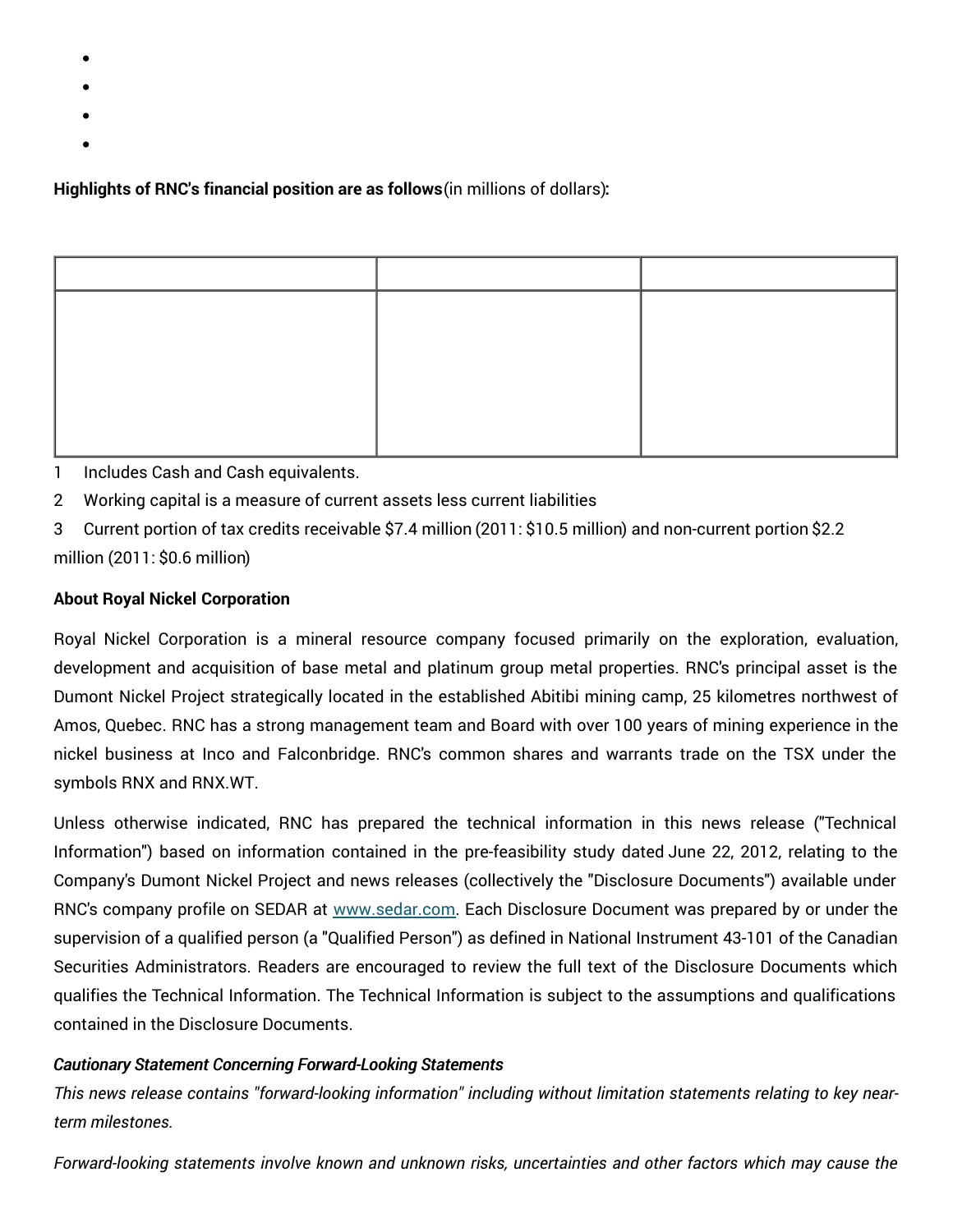actual results, performance or achievements of RNC to be materially different from any future results, performance or *achievements expressed or implied by the forward-looking statements. The pre-feasibility study results are estimates* only, are preliminary in nature and are based on a number of assumptions, any of which, if incorrect, could materially change the projected outcome. Until a positive feasibility study has been completed, and even with the completion of a positive feasibility study, there are no assurances that Dumont will be placed into production. Factors that could affect the outcome include, among others: the actual results of development activities; project delays; inability to raise the *funds necessary to achieve the milestones or complete development; general business, economic, competitive,* political and social uncertainties; future prices of metals; availability of alternative nickel sources or substitutes; actual nickel recovery; conclusions of economic evaluations; changes in project parameters as plans continue to be refined; accidents, labour disputes and other risks of the mining industry; political instability, terrorism, insurrection or war; *delays in obtaining governmental approvals, necessary permitting or in the completion of development or construction* activities. For a more detailed discussion of such risks and other factors that could cause actual results to differ materially from those expressed or implied by such forward-looking statements, refer to RNC's filings with Canadian *securities regulators available on SEDAR at [www.sedar.com](http://www.sedar.com).*

Although RNC has attempted to identify important factors that could cause actual actions, events or results to differ materially from those described in forward-looking statements, there may be other factors that cause actions, events *or results to differ from those anticipated, estimated or intended. Forward-looking statements contained herein are* made as of the date of this news release and RNC disclaims any obligation to update any forward-looking statements, whether as a result of new information, future events or results or otherwise, except as required by applicable securities *laws.*

<sup>1</sup> Based on US\$9.00 per pound long term nickel price and CDN\$1.00 = US\$0.90 exchange rate. NPV calculated from assumed start of construction, January 2014 and based onOctober 2011 real costs. See Technical Report dated June 22, 2012 available under RNC's profile o[nwww.sedar.com](http://www.sedar.com).

SOURCE: Royal Nickel Corporation

Rob Buchanan Director, Investor Relations T: (416) 363-0649 [www.royalnickel.com](http://www.royalnickel.com)